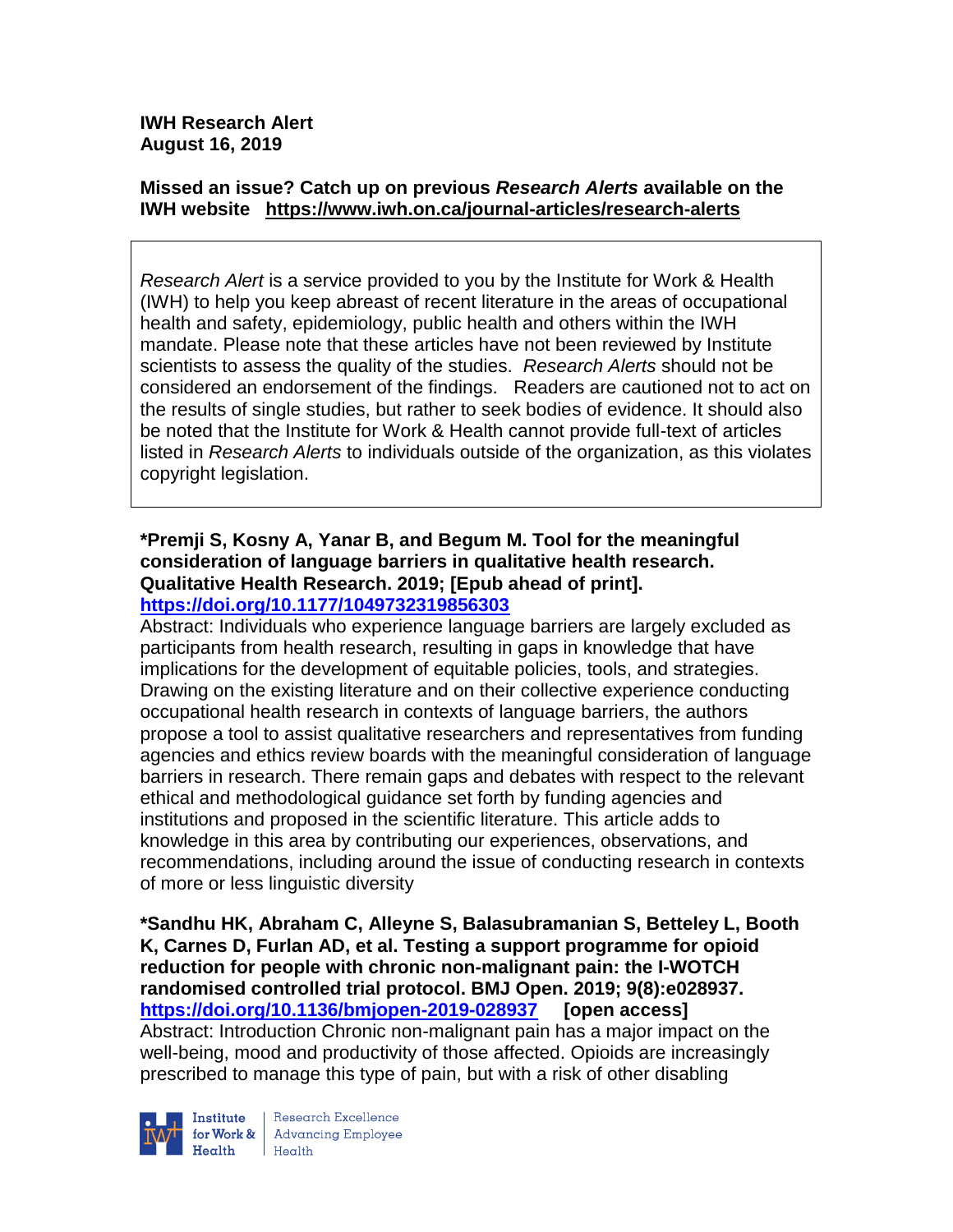symptoms, when their effectiveness has been questioned. This trial is designed to implement and evaluate a patient-centred intervention targeting withdrawal of strong opioids in people with chronic pain. Methods and analysis A pragmatic, multicentre, randomised controlled trial will assess the clinical and costeffectiveness of a group-based multicomponent intervention combined with individualised clinical facilitator led support for the management of chronic nonmalignant pain against the control intervention (self-help booklet and relaxation compact disc). An embedded process evaluation will examine fidelity of delivery and investigate experiences of the intervention. The two primary outcomes are activities of daily living (measured by Patient-Reported Outcomes Measurement Information System Pain Interference Short Form (8A)) and opioid use. The secondary outcomes are pain severity, quality of life, sleep quality, self-efficacy, adverse events and National Health Service (NHS) healthcare resource use. Participants are followed up at 4, 8 and 12 months, with a primary endpoint of 12 months. Between-group differences will indicate effectiveness; we are looking for a difference of 3.5 points on our pain interference outcome (scale 40 to 77). We will undertake an NHS perspective cost-effectiveness analysis using quality adjusted life years. Ethics and dissemination Full approval was given by Yorkshire & The Humber - South Yorkshire Research Ethics Committee on 13 September, 2016 (16/YH/0325). Appropriate local approvals were sought for each area in which recruitment was undertaken. The current protocol version is 1.6 date 19 December 2018. Publication of results in peer- reviewed journals will inform the scientific and clinical community. We will disseminate results to patient participants and study facilitators in a study newsletter as well as a lay summary of results on the study website. Trial registration number ISRCTN49470934; Preresults

## **Aasdahl L, Pape K, Vasseljen O, Johnsen R, and Fimland MS. Improved expectations about length of sick leave during occupational rehabilitation is associated with increased work participation. Journal of Occupational Rehabilitation. 2019; 29(3):475-482.**

## **<https://doi.org/10.1007/s10926-018-9808-4>**

Abstract: Objectives To assess changes in participants' expectations about length of sick leave during Acceptance and Commitment Therapy (ACT)-based occupational rehabilitation, and whether the change in expectations was associated with future work participation. Methods Cohort study with 9 months follow-up including sick listed workers who took part in one of two randomized controlled trials. The change in expectations about length of sick leave were assessed using a test of marginal homogeneity. Furthermore, linear and logistic regression evaluated associations between changes in expectations and sustainable return to work (RTW) and work participation days. Results During rehabilitation, there was a statistically significant improvement in participants' ( $n =$ 168) expectations about length of sick leave. During 9 months follow-up, participants with consistently positive expectations had the highest probability of RTW (0.81, 95% CI 0.67-0.95) and the most work participation days (159, 95%

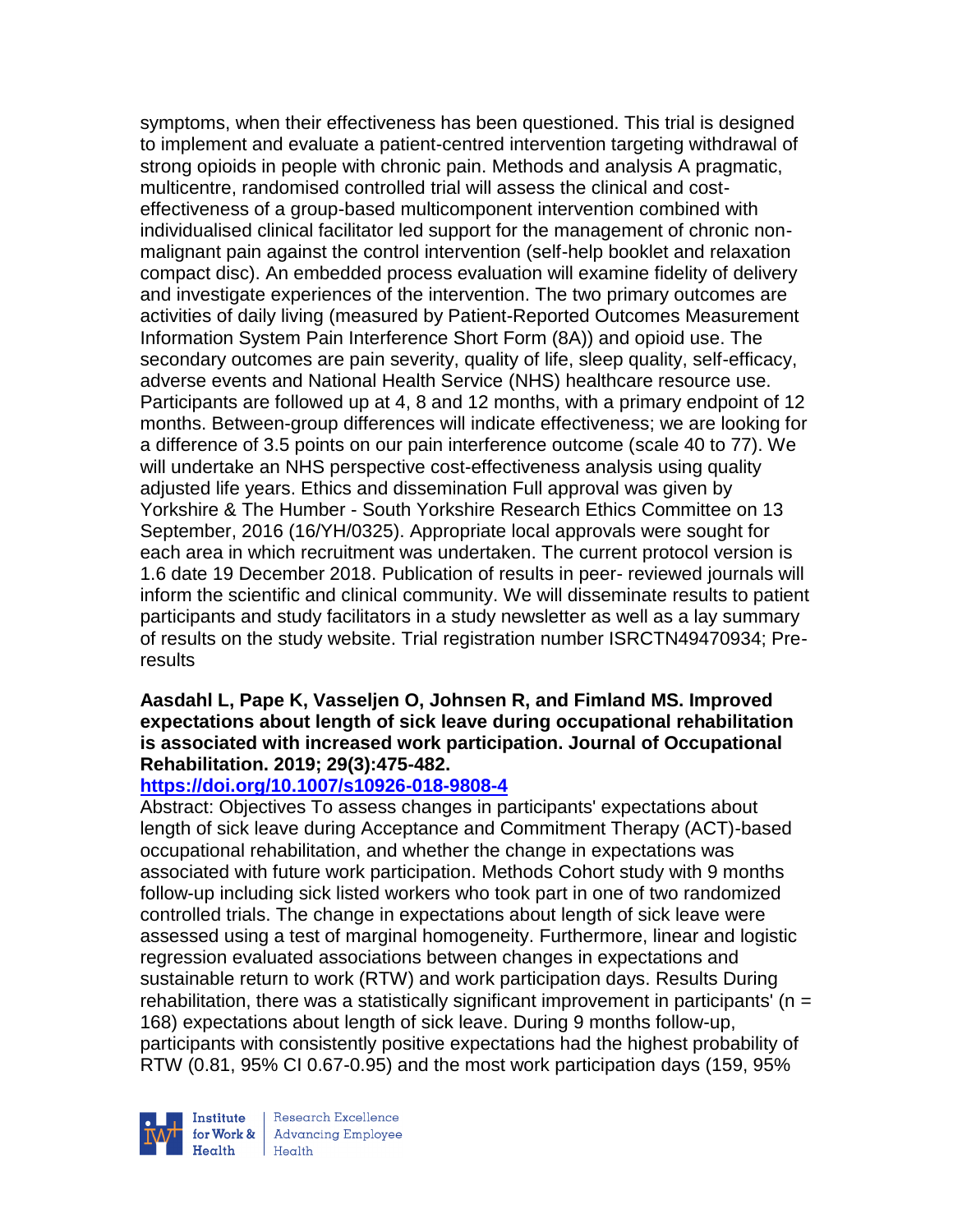CI 139-180). Participants with improved expectations had higher probability of sustainable RTW (0.68, 95% CI 0.50-0.87) and more work participation days (133, 95% CI 110-156) compared to those with reduced (probability of RTW: 0.50, 95% CI 0.22-0.77; workdays: 116, 95% CI 85-148), or consistently negative expectations (probability of RTW: 0.23, 95% CI 0.15-0.31; workdays: 93, 95% CI 82-103). Conclusions During ACT-based occupational rehabilitation, 33% improved, 48% remained unaltered, and 19% of the participants reduced their expectations about RTW. Expectations about RTW can be useful to evaluate in the clinic, and as an intermediary outcome in clinical trials. The changes were associated with future work outcomes, suggesting that RTW expectations is a strong predictor for RTW

**Duchemin T, Bar-Hen A, Lounissi R, Dab W, and Hocine MN. Hierarchizing determinants of sick leave: insights from a survey on health and well-being at the workplace. Journal of Occupational & Environmental Medicine. 2019; 61(8):e340-e347.** 

## **<https://doi.org/10.1097/JOM.0000000000001643>**

Abstract: OBJECTIVE: We hierarchized a range of individual and occupational factors impacting the occurrence of very short (1-3 days), short (4 days to 1 month), or long-term (more than a month) sick leave spells. METHODS: Data were collected from a repeated cross-sectional survey conducted in the French private sector over the period 2011 to 2017. Fifty one sick leave determinants were ranked using a conditional random forest approach. RESULTS: The main determinants of long-term sick leaves were mainly health-related characteristics, such as perceived health, but also work-related covariates such as supervisor acknowledgment. On the contrary, very short-term spells were mainly defined by sociodemographic covariates. CONCLUSION: These results could be useful for devising appropriate actions to prevent against sick leave at the workplace, particularly long-term spells. Random forest approach is a promising approach for ranking correlated covariates from large datasets

### **Fales JL, Ladd BO, and Magnan RE. Pain relief as a motivation for cannabis use among young adult users with and without chronic pain. Journal of Pain. 2019; 20(8):908-916.**

## **<https://doi.org/10.1016/j.jpain.2019.02.001>**

Abstract: This study aims to determine the rate of chronic pain in a community sample of young adult cannabis users, assess the extent to which pain relief is an important motivation for cannabis use, and explore differences in consumption patterns and problem behaviors between users with and without chronic pain. The study design was cross-sectional. Self-selected community-dwelling young adults (ages 18-29 years; n=143) who regularly use cannabis completed an online survey. Results revealed that approximately 40% of the sample met the criteria for chronic pain, and pain relief was their primary motivation for use. There were no differences between groups with respect to frequency of use or estimated potency of their preferred strains; however, users with chronic pain



Research Excellence for Work & Advancing Employee Health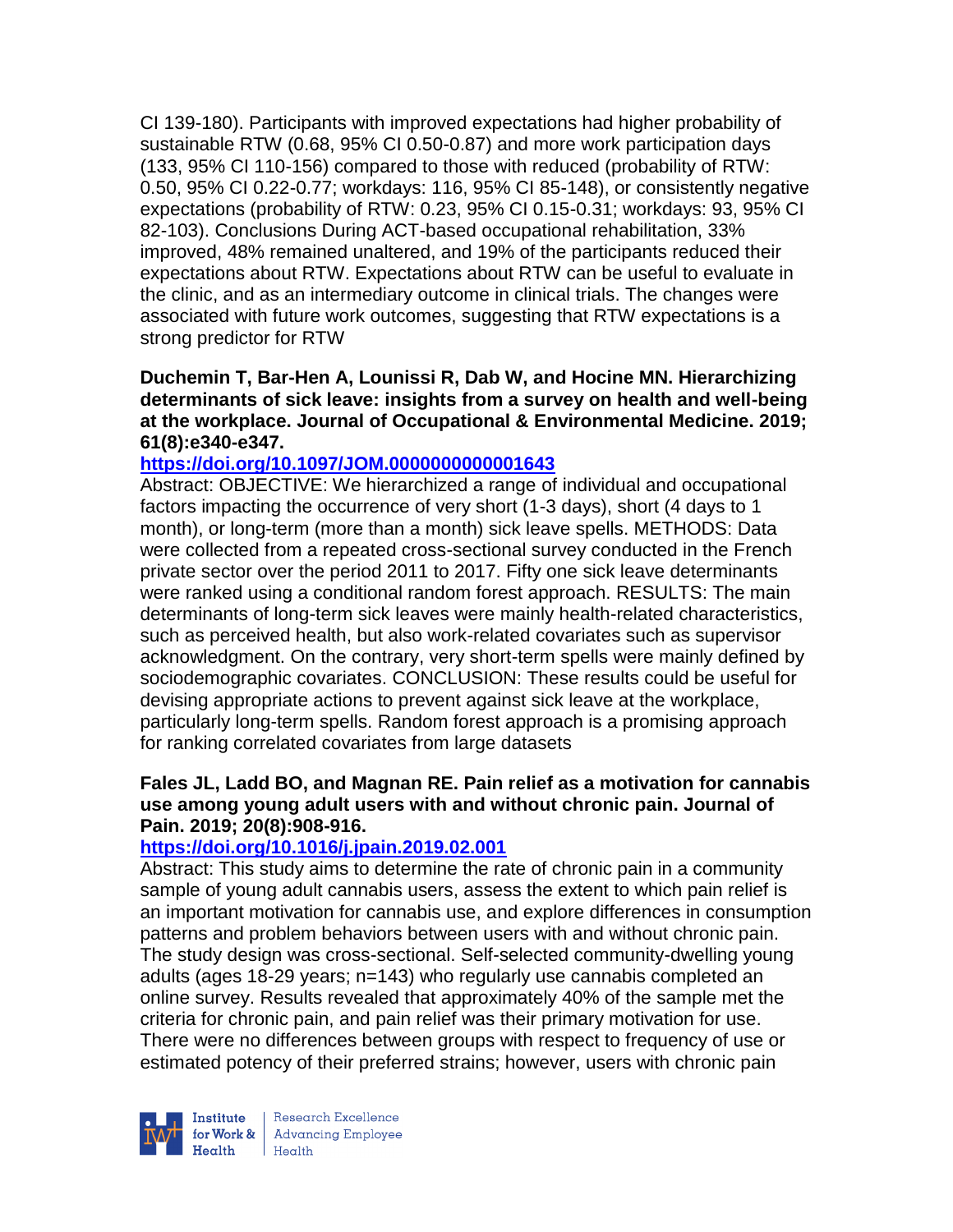reported using a wider variety of administration methods and a greater quantity of cannabis with each use. Users with chronic pain also reported more extensive histories of use, with younger age at initiation and longer duration of regular use. Despite riskier consumption patterns, there were no between-group differences in negative consequences owing to use after controlling for gender and educational status. On average, the total sample reported approximately 8 problems in the past 30 days owing to use. These findings suggest that chronic pain is commonly experienced among young adult cannabis users and pain relief is the primary motivation for users with pain. For some users, clinically significant chronic pain and pain-related interference persist despite heavy use. Cannabis users with and without chronic pain report experiencing several negative consequences owing to their use. PERSPECTIVE: This article compares motivations for cannabis use and describes differences in consumption patterns among a community sample of young adult users with and without chronic pain. This information may be useful for providers who assess and treat pain in young adults, particularly in settings that have legalized recreational use

### **Karkkainen R, Saaranen T, and Rasanen K. Return-to-work coordinators' practices for workers with burnout. Journal of Occupational Rehabilitation. 2019; 29(3):493-502.**

## **<https://doi.org/10.1007/s10926-018-9810-x>**

Abstract: Introduction Return-to-work (RTW) coordinators facilitate RTW of workers with work disabilities. However, little is known about RTW coordinators' practices for workers with burnout. The aims of this study were to describe RTW coordinators' activities in supporting workers with burnout during the RTW process, and their experiences with factors influencing the support. Methods Interviews and essay assignments were conducted with 15 RTW coordinators employed in universities and central hospitals in Finland. Data were analyzed using qualitative content analysis. Results RTW coordinators were involved in the RTW process during early intervention, off-work, and work resumption phases. Seven groups of activities were identified: monitoring staff well-being; initiating RTW process; planning RTW; providing tools to support recovery; monitoring progress of the RTW process; supporting re-engagement with work; and monitoring coping with work. RTW coordinators' activities depended on their institutional positions. Factors influencing the support included common understanding about burnout syndrome: co-occurring illnesses, dimensions of burnout, unpredictability of the recovery, personality characteristics, private life psychosocial factors, conflicts within the work community, and openness about burnout and its causes. Conclusions Complexity of the burnout problem challenges the support from the RTW coordinators. Understanding the causes and the consequences of burnout is important for the RTW coordinators to provide adequate and timely support for the workers with burnout in collaboration with the other stakeholders involved in the RTW process. Burnout-, individual-, and work-related factors should be considered in the RTW coordination to prevent and to reduce the negative consequences of burnout



Research Excellence for Work & Advancing Employee  $Heath$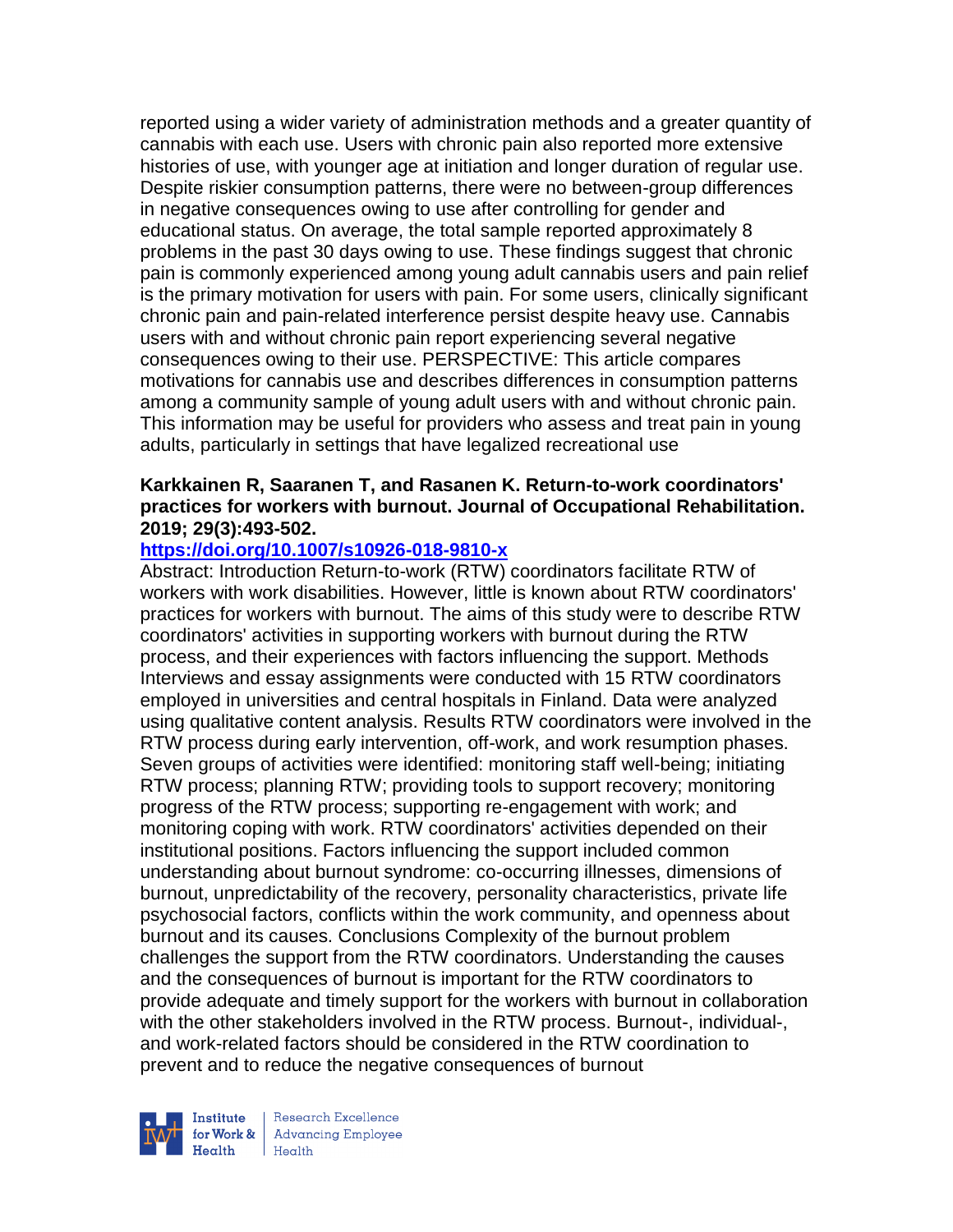## **Ko DH and Jeong BY. Work-related injuries of educational support staff in schools. International Journal of Occupational Safety & Ergonomics. 2019; 25(4):568-574.**

# **<https://doi.org/10.1080/10803548.2018.1424299>**

Abstract: This study aims to describe the characteristics of occupational injuries to educational support staff (service worker) in schools. In this research, 803 injured workers registered in 2015 were analyzed in terms of their gender, age, work experience, school type, work type, accident type, agency of accident, nature of injury and injured part of the body for each occupation. The workers were classified into after-school instructor, custodian and cooking staff. Accidents occurred mainly due to slips (35.6%) on floor/stair or contact with high temperature (18.1%). Also, the workers mostly fractured (41.2%) or had burns (19.3%) on their leg/foot (37.1%) or arm/hand/finger (29.8%). The results showed the difference in characteristics and injury pattern of injured persons for each occupation type, addressing the need for customized preventative measures for each situation. The results of this study can be a baseline in devising policies and guidelines for preventing accidents of service workers in schools

## **Lambrechts MC, Vandersmissen L, and Godderis L. Alcohol and other drug use among Belgian workers and job-related consequences. Occupational & Environmental Medicine. 2019; 76(9):652-659.**

**<https://doi.org/10.1136/oemed-2019-105690> [open access]** Abstract: OBJECTIVES: This study aimed to obtain prevalence data on use of alcohol and other drugs (AOD) among Belgian workers, and to explore the associations between self-reported AOD use and job-related effects as experienced by workers, and the level of workers' well-being, respectively. METHODS: In this cross-sectional study (2016), 5367 workers filled out a questionnaire including validated instruments such as the Alcohol Use Disorders Identification Test-Consumption (AUDIT-C). Job-related effects were defined as: being late at work, absenteeism, loss of productivity, injuries, conflicts with coworkers and sanctions by employers. Descriptive and multiple logistic regression analyses were performed. RESULTS: Based on AUDIT-C, 39.1% of last year drinkers had an indication of problem drinking. The odds of experienced jobrelated effects was 3.6 (CI 2.86 to 4.60) times larger than the odds among workers without this indication. This ratio decreased to 3.2 (CI 2.52 to 4.11), controlling for language, gender, family context, level of education and sector. Respondents who used illicit drugs more frequently (>once a month) also had an increased risk for experienced job-related effects (OR 5.8; CI 2.87 to 11.84). Having a low level of well-being increased the risk for job-related effects due to psychoactive medication (OR 2.3, CI 1.10 to 4.91). DISCUSSION: In this study, self-reported AOD use was associated with short-term job-related effects. This suggests that an AOD policy in different sectors is needed with respect for the organisational culture. Its focus should lie on prevention and early detection of AOD problems, and on the mental health of workers. Attention is required for the non-medical use of prescription drugs

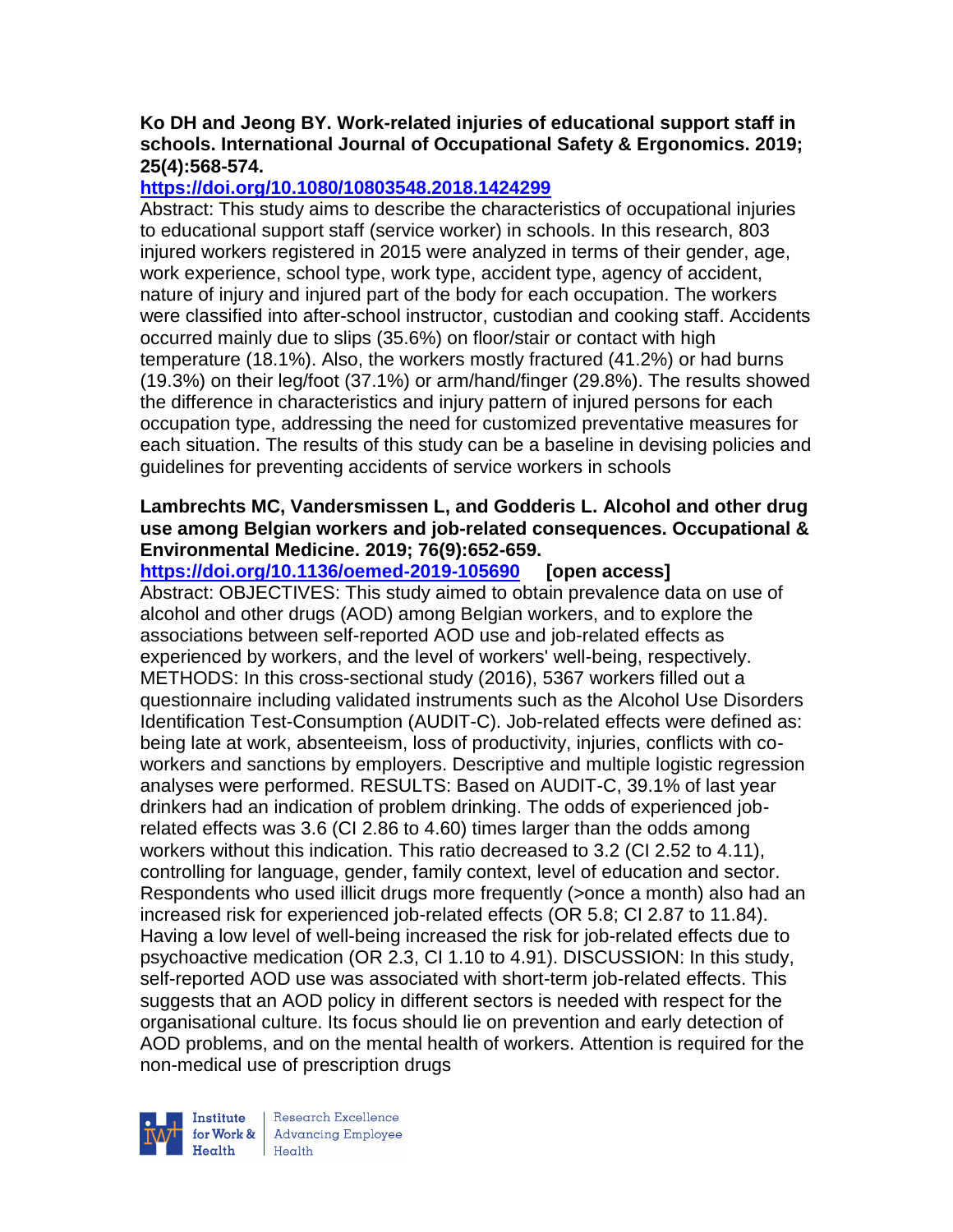**Lewis D. Labour market enforcement in the 21st century: should whistleblowers have a greater role? Industrial Relations Journal. 2019; 50(3):256-276.** 

**<https://doi.org/10.1111/irj.12251>** 

### **Liu Y, Guo F, and Hanowski RJ. Assessing the impact of sleep time on truck driver performance using a recurrent event model. Statistics in Medicine. 2019; 38(21):4096-4111.**

### **<https://doi.org/10.1002/sim.8287>**

Abstract: Driver fatigue is a major safety concern for commercial truck drivers and is directly related to the total hours of sleep prior to a working shift. To evaluate changes in driving performance over a long on-duty driving period, we propose a mixed Poisson process recurrent-event model with time-varying coefficients. We use data from 96 commercial truck drivers whose trucks were instrumented with an advanced in situ data acquisition system. The driving performance is measured by unintentional lane deviation events, a known performance deterioration related to fatigue. Driver sleep time and other activities are extracted from a detailed activity register. The time-varying coefficients are used to model the baseline intensity and difference among three cohorts of shifts in which the driver slept less than 7 hours, between 7 to 9 hours, and more than 9 hours prior to driving. We use the penalized B-splines approach to model the time-varying coefficients and an expectation-maximization algorithm with embedded penalized quasi-likelihood approximation for parameter estimation. Simulation studies show that the proposed model fits low and high event rate data well. The results show a significantly higher intensity after 8 hours of on-duty driving for shifts with less than 7 hours of sleep prior to work. The study also shows drivers tend to self-adjust sleep duration, total driving hours, and breaks. This study provides crucial insight into the impact of sleep time on driving performance for commercial truck drivers and highlights the on-road safety implications of insufficient sleep and breaks while driving

# **Long J and Richter H. The pitfalls of the traditional office ergonomics model in the current mobile work environment: is visual ergonomics health literacy the remedy? Work. 2019; 63(3):447-456.**

## **<https://doi.org/10.3233/WOR-192937>**

Abstract: Mobile technology has revolutionised how we work. It is now relatively easy to work anywhere and anytime, but this has placed the onus is on mobile (or flexible) workers to set up their own work environment for comfort and ease of use. Vision is an important driver of posture, and hence visual ergonomics principles are integral for setting up digital devices. If mobile workers do not have visual ergonomics knowledge, or are unable to apply visual ergonomics knowledge to appropriately set up their work environment, then they are at risk of developing visual-related occupational health issues due to exposure to adverse physical work environments. To address this potential health care issue, we propose the introduction of Visual Ergonomics Health Literacy. This would



Research Excellence Institute<br>
for Work & Advancing Employee<br>
Health Health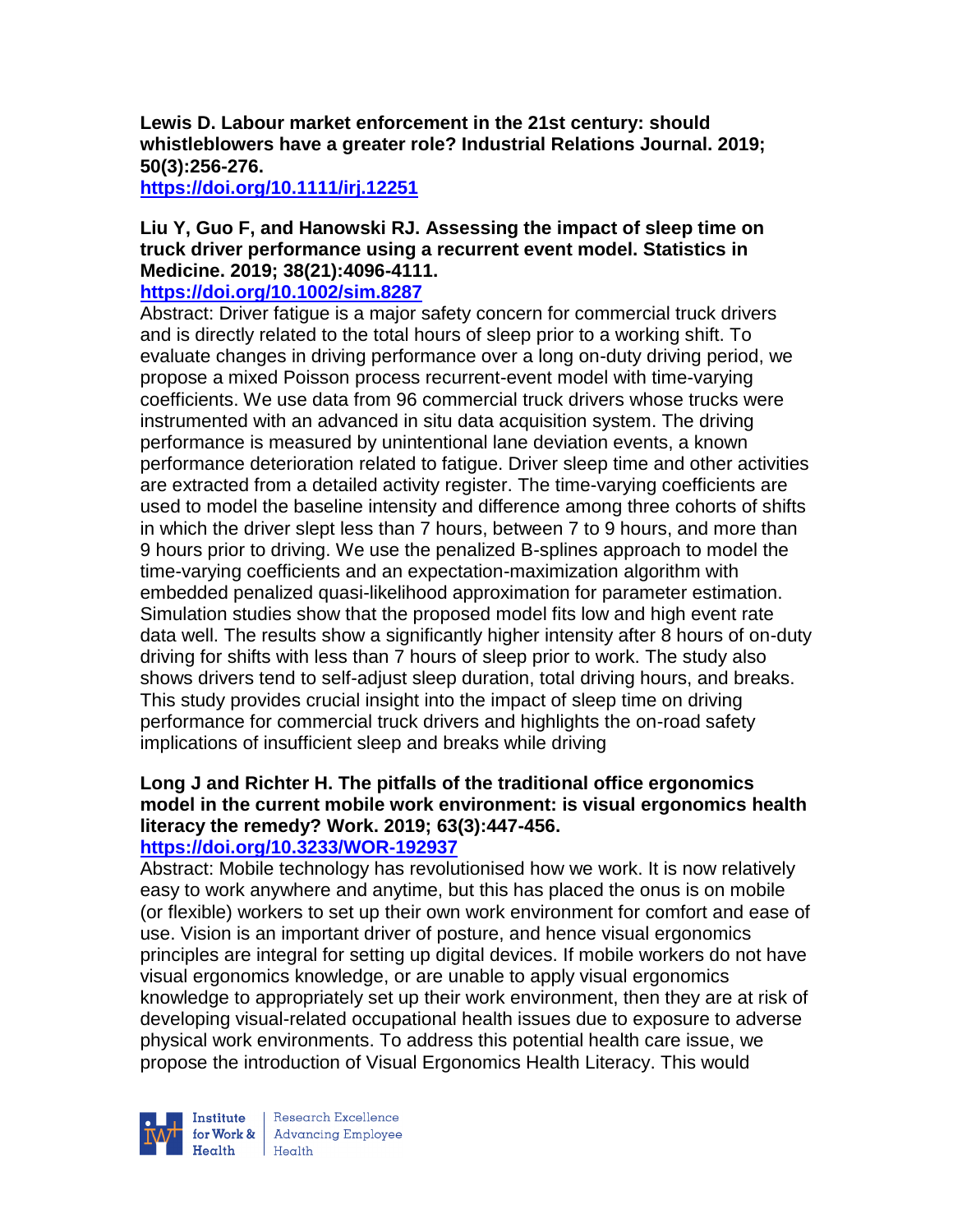provide mobile workers (including school children) with the knowledge and skills to set up their work environment for comfort and ease of use, wherever they work. It is important to address this issue now before we have a widespread epidemic of discomfort and injury from not applying sound visual ergonomics principles to work environments

## **Minetama M, Kawakami M, Teraguchi M, Kagotani R, Mera Y, Sumiya T, et al. Supervised physical therapy vs. home exercise for patients with lumbar spinal stenosis: a randomized controlled trial. Spine Journal. 2019; 19(8):1310-1318.**

## **<https://doi.org/10.1016/j.spinee.2019.04.009>**

Abstract: BACKGROUND CONTEXT: Exercise has been reported to improve short-term outcomes for patients with LSS in terms of disability and back and leg pain. However, no studies have compared supervised exercise with unsupervised exercise or quantified physical activity using a pedometer to confirm compliance with a home exercise program. PURPOSE: To compare the effectiveness of supervised physical therapy (PT) with unsupervised exercise for patients with lumbar spinal stenosis (LSS). STUDY DESIGN/SETTING: A singlecenter, open-label, randomized controlled trial. PATIENT SAMPLE: Patients presenting with symptoms of neurogenic claudication caused by LSS, which was confirmed by magnetic resonance imaging. OUTCOME MEASURES: The primary outcome was improvement in symptom severity scores on the Zurich Claudication Questionnaire (ZCQ) at 6 weeks. Secondary outcomes included physical function on the ZCQ, self-paced walking test (SPWT) performance, pain indicated using a numerical rating scale (NRS), and the number of daily steps measured by pedometer. METHODS: Patients with LSS were randomized to a PT group, who performed supervised PT twice a week for 6 weeks, or a home exercise (HE) group. PT sessions included manual therapy, individually tailored stretching and strengthening exercises, cycling, and body weight-supported treadmill walking. RESULTS: Forty-three patients were randomly allocated to the PT group and 43 patients to the HE group. Compared with the HE group, the PT group had greater percentage of responders achieving minimum clinically important difference in ZCQ symptom severity (difference for percentage between groups [95%confidence interval], 30.2% [9.1-48.6], p=.01), ZCQ physical function (32.6% [11.6-50.6], p<.01), walking distance on the SPWT (39.5% [18.8-56.7], p<.01), leg pain on the NRS (34.9% [13.9-52.7], p<.01), and number of daily steps (25.6% [4.9-43.9], p=.01). CONCLUSIONS: Supervised PT for patients with LSS resulted in significant short-term improvements in symptom severity, physical function, walking distance, pain, and physical activity compared with unsupervised exercise

**Nishikido N, Sasaki M, Yoshikawa E, and Ito M. Development and evaluation of a training program for occupational health nurses regarding support for workers with cancer and their workplaces. Journal of Occupational Health. 2019; [Epub ahead of print].** 



Research Excellence for Work & | Advancing Employee Health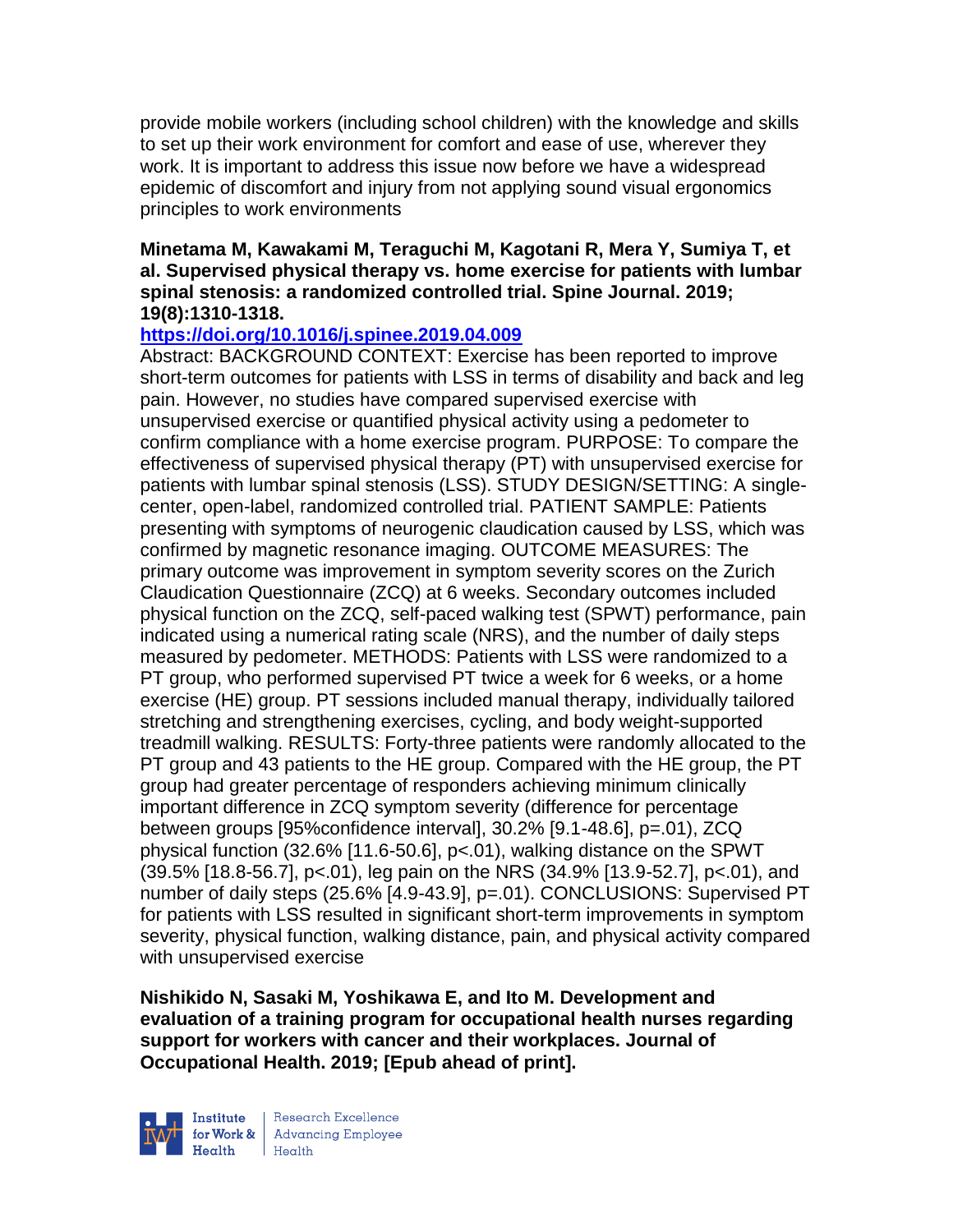# **<https://doi.org/10.1002/1348-9585.12076> [open access]**

Abstract: OBJECTIVES: This study aimed to develop and evaluate a training program for occupational health nurses (OHNs) regarding support for workers with cancer and their workplaces. METHODS: Based on our prior research, we engaged in multiple discussions on the development of training program for OHNs. For examining the effectiveness of the developed training program, we collected and analyzed the data from three repeated surveys conducted before, immediately after, and 3 months after the training on self-confidence levels of the participants regarding 23 items associated with support for workers with cancer and their workplaces. RESULTS: We made a 3-hour training program including a lecture and a group work. First, we gave a lecture explaining the support scheme consisting of 4 parts and the 12 hints in action phrase while using the guidebook. Second, we conducted the group work regarding the case of a female worker diagnosed with breast cancer. Of the participants who supported workers with cancer in actuality during the 3-month post-training, 86% acknowledged the utility of the training in implementing support. As for the pre-post evaluation of the training program, most items of the participants' self-confidence significantly increased from pretraining to immediately after and 3 months post-training. DISCUSSION: This study demonstrated that the developed training program was effective in that the participants learned the support schemes and skills and gained self-confidence in implementing supports in real-work settings. We hope that this training program will be extensively used in the future, enabling OHNs to contribute toward balancing cancer treatment and work

## **Saric F, Barcot O, and Puljak L. Risk of bias assessments for selective reporting were inadequate in the majority of Cochrane reviews. Journal of Clinical Epidemiology. 2019; 112:53-58.**

# **<https://doi.org/10.1016/j.jclinepi.2019.04.007>**

Abstract: OBJECTIVES: The aim of the study was to analyze adequacy of risk of bias (RoB) judgments for selective reporting in Cochrane systematic reviews. STUDY DESIGN AND SETTING: We extracted RoB assessments, including judgment (low, high, or unclear risk) and supporting comment from Cochrane reviews of randomized controlled trials using computer parser. We analyzed sources of information mentioned in supporting comments. We compared judgments of Cochrane authors with guidance from the Cochrane Handbook for Systematic Reviews of Interventions (Cochrane Handbook) and categorized them into adequate or inadequate. RESULTS: At least 60% of judgments for risk of selective reporting bias of trials in analyzed Cochrane reviews were not in line with the Cochrane Handbook. Few Cochrane authors mentioned the trial protocol as a source of data for assessing selective reporting. Most of the inadequate judgments were made among trials that were judged with low risk of selective reporting bias; more than 90%. In 9% of analyzed RoB tables, Cochrane authors did not use this RoB domain at all. CONCLUSION: Cochrane authors frequently make RoB judgments about selective reporting that are not in line with Cochrane Handbook and not mentioning trial protocol. Interventions aimed at helping



Research Excellence for Work & | Advancing Employee Health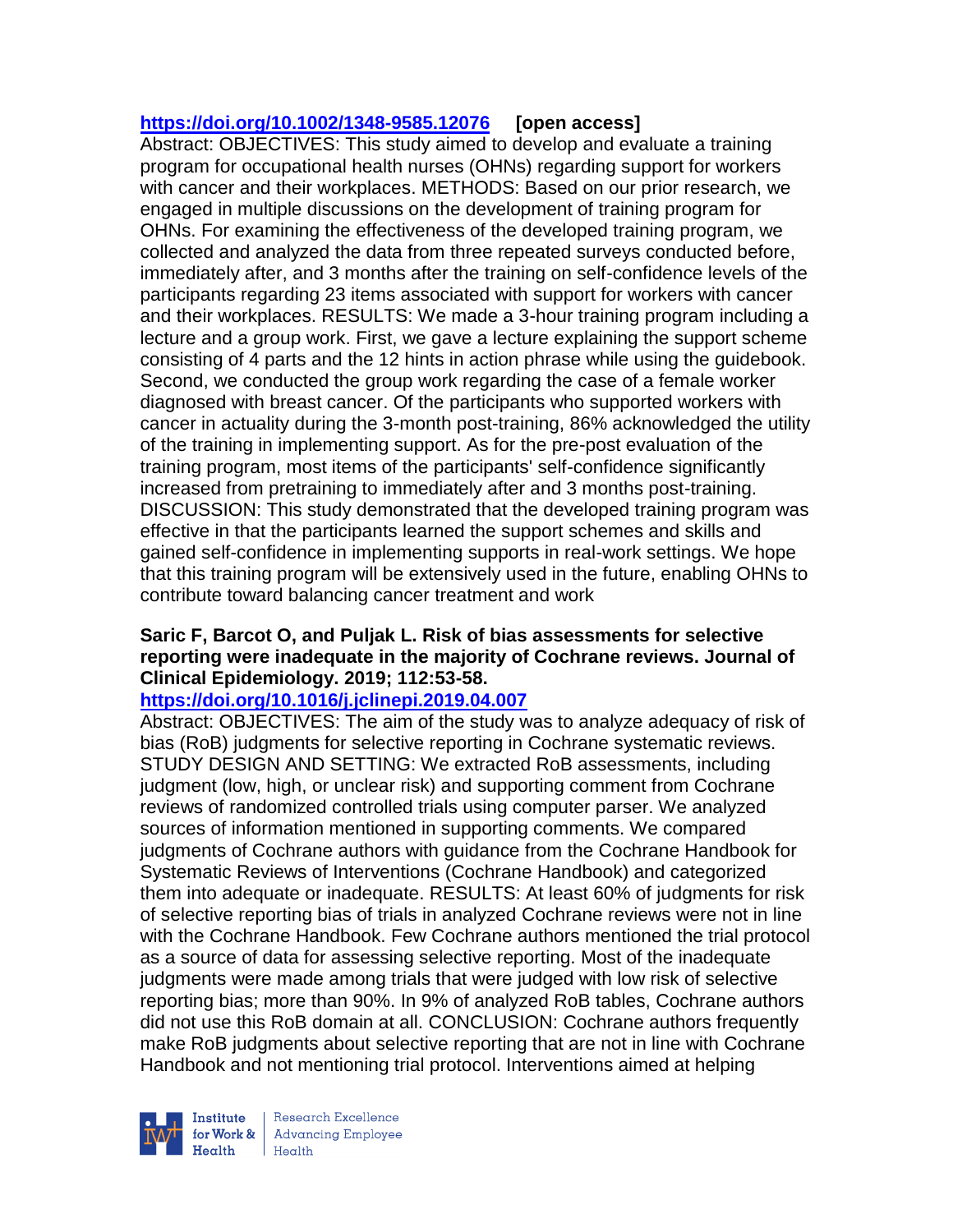Cochrane authors to make adequate RoB assessments in Cochrane reviews would be beneficial

## **Stratton E, Choi I, Calvo R, Hickie I, Henderson C, Harvey SB, and Glozier N. Web-based decision aid tool for disclosure of a mental health condition in the workplace: a randomised controlled trial. Occupational & Environmental Medicine. 2019; 76(9):595-602.**

### **<https://doi.org/10.1136/oemed-2019-105726>**

Abstract: OBJECTIVES: Making decisions about disclosing a mental illness in the workplace is complicated. Decision aid tools are designed to help an individual make a specific choice. We developed a web-based decision aid to help inform decisions about disclosure for employees. This study aimed to examine the efficacy of this tool. METHOD: We conducted a randomised controlled trial with recruitment, randomisation and data collection all online. Participants had access to the intervention for 2 weeks. Assessments occurred at baseline, postintervention and 6 weeks' follow-up. The primary outcome was decisional conflict. Secondary outcomes were stage and satisfaction of decisionmaking and mental health symptoms. RESULTS: 107 adult employees were randomised to READY (n=53) or the control (n=54). The sample was predominantly female (83.2%). Participants using READY showed greater reduction in decisional conflict at postintervention (F(1,104)=16.8, p<0.001) (d=0.49, 95% CI 0.1 to 0.9) and follow-up (F(1,104)=23.6, p<0.001) (d=0.61, 95% CI 0.1 to 0.9). At postintervention the READY group were at a later stage of decision-making (F(1,104)=6.9, p=0.010) which was sustained, and showed a greater reduction in depressive symptoms (F(1,104)=6.5, p=0.013). Twenty-eight per cent of READY users disclosed, and reported a greater improvement in mental health than those who did not disclose. CONCLUSIONS: READY provides a confidential, flexible and effective tool to enhance employee's decision-making about disclosure. Its use led to a comparative improvement in depressive symptoms compared with the current information provided by a leading mental health non-governmental organisation, without apparent harm. READY seems worth evaluating in other settings and, if these results are replicated, scaling for wider use. TRIAL REGISTRATION NUMBER: ACTRN12618000229279

### **Teperi AM, Pajala R, Lantto E, and Kurki AL. Peer-based mental first aid following workplace incidents: implementation evaluation. Journal of Occupational & Environmental Medicine. 2019; 61(8):659-668. <https://doi.org/10.1097/JOM.0000000000001625>**

Abstract: : The study evaluated the implementation of peer-based Mental First Aid (MFA) in a city organization. Its aim was to examine (1) the participants' user experiences of MFA, (2) the developmental needs of the MFA implementation process, and (3) whether and how the implementation of MFA changed the City's safety management. The data were from interviews, feedback from MFA testing and training, safety management documents, and a survey. MFA became



Research Excellence for Work & | Advancing Employee  $H_{\text{eath}}$